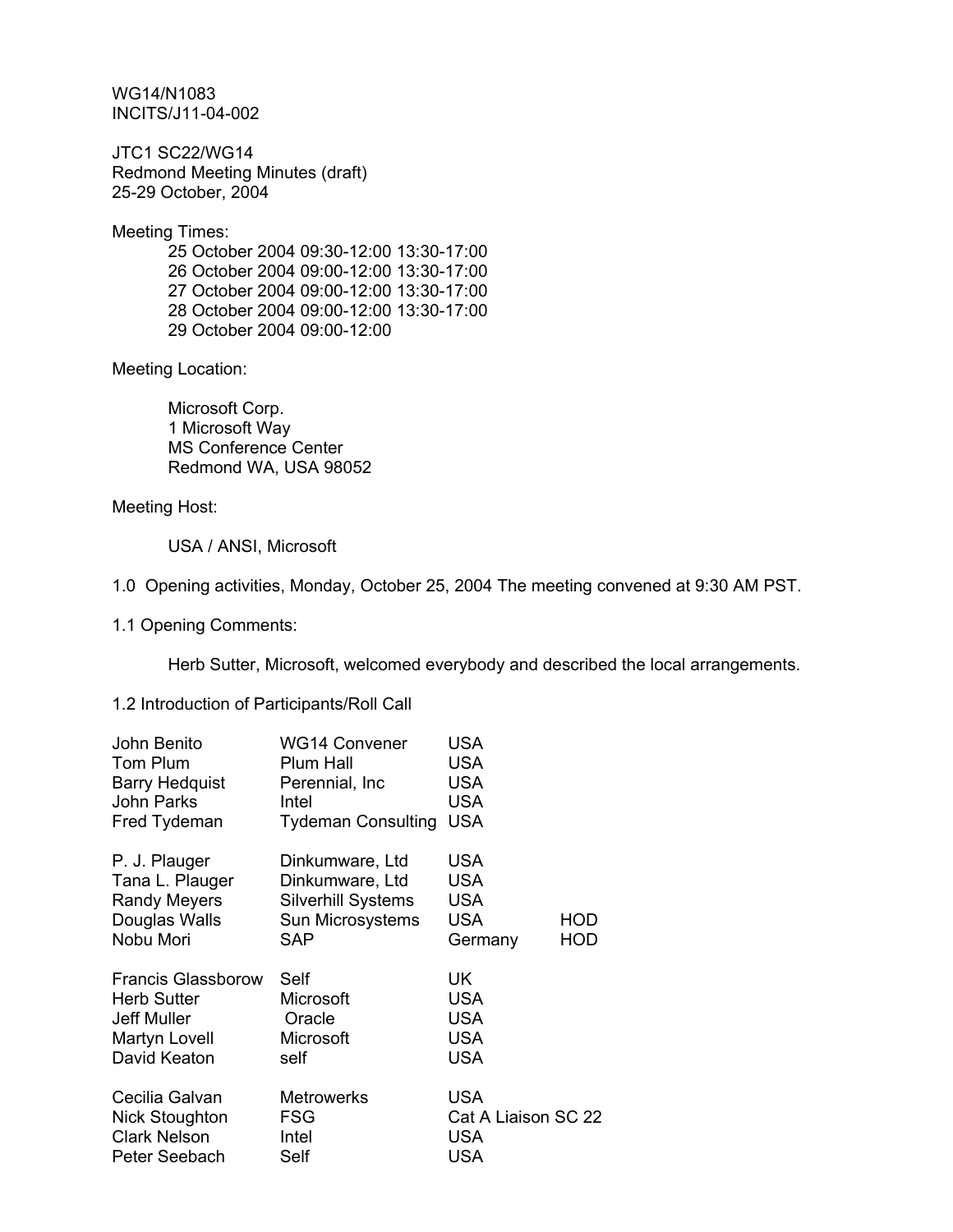| Willam Wakker                                                                   | ACE                                                  | <b>Netherlands</b>                                      | HOD.                     |
|---------------------------------------------------------------------------------|------------------------------------------------------|---------------------------------------------------------|--------------------------|
| Olwen Morgen<br>Raymond Mak<br>Dan Gohman<br>John Hauser<br><b>Chris Walker</b> | BSI<br>IBM-Canada<br>Cray<br>Self<br>Dinkumware, Ltd | UK.<br>Canada<br><b>USA</b><br><b>USA</b><br><b>USA</b> | <b>HOD</b><br><b>HOD</b> |
| Anson Tsao<br>Alessandro Contenti Microsoft                                     | Microsoft                                            | USA<br>USA                                              |                          |

1.3 Selection of Meeting Chair

 JB - meeting chair. BH - meeting secretary.

1.4 Procedures for this Meeting

The Chair announced the procedures are as per normal. INCITS J11 members are reminded of the requirement to follow the INCITS Anti-Trust Guidelines which can be viewed at http://www.incits.org/inatrust.htm.

All 'N' document numbers in these minutes refer to JTC1 SC22/WG14 documents unless otherwise noted.

1.5 Approval of Previous Minutes (N1064)

Prior Minutes from meeting in Coogee, Australia, 29 March - 02 April, 2004 are approved as revised w/o objection. New number N1081 (Motion: Walls/Tydeman, unanimous consent)

1.6 Review of Previous Action Items and Resolutions

1. OPEN - Reassigned DR group ACTION: DOUG GWYN to develop words, RoR, DR-236, restricting use of union members.

2 DONE ACTION: Convener - Forward a proposed ISO/IEC 9899:1999 Technical Corrigenda containing corrections to the C99 Standard based on the following Closed Defect Reports: 207, 211, 215, 218, 222, 223, 224, 225, 228, 229, 230, 233, 238, 239, 240, 241, 242, 243, 244, 245, 247, 248, 249, 250, 262, 263, 265, 267, 269, 270, 272, 273, 274, 275, 276, 278, 279, 281, 282, 285.

3. OPEN ACTION: Tom Plum will communicate our discussion of Core Issue 268 to the C++ Core Group.

4. OPEN ACTION: RM to propose a RoR for DR 219.

5. OPEN ACTION: RM to edit grammar in Proposed TC for DR 289.

1.7 Approval of Agenda (N1073)

New agenda items: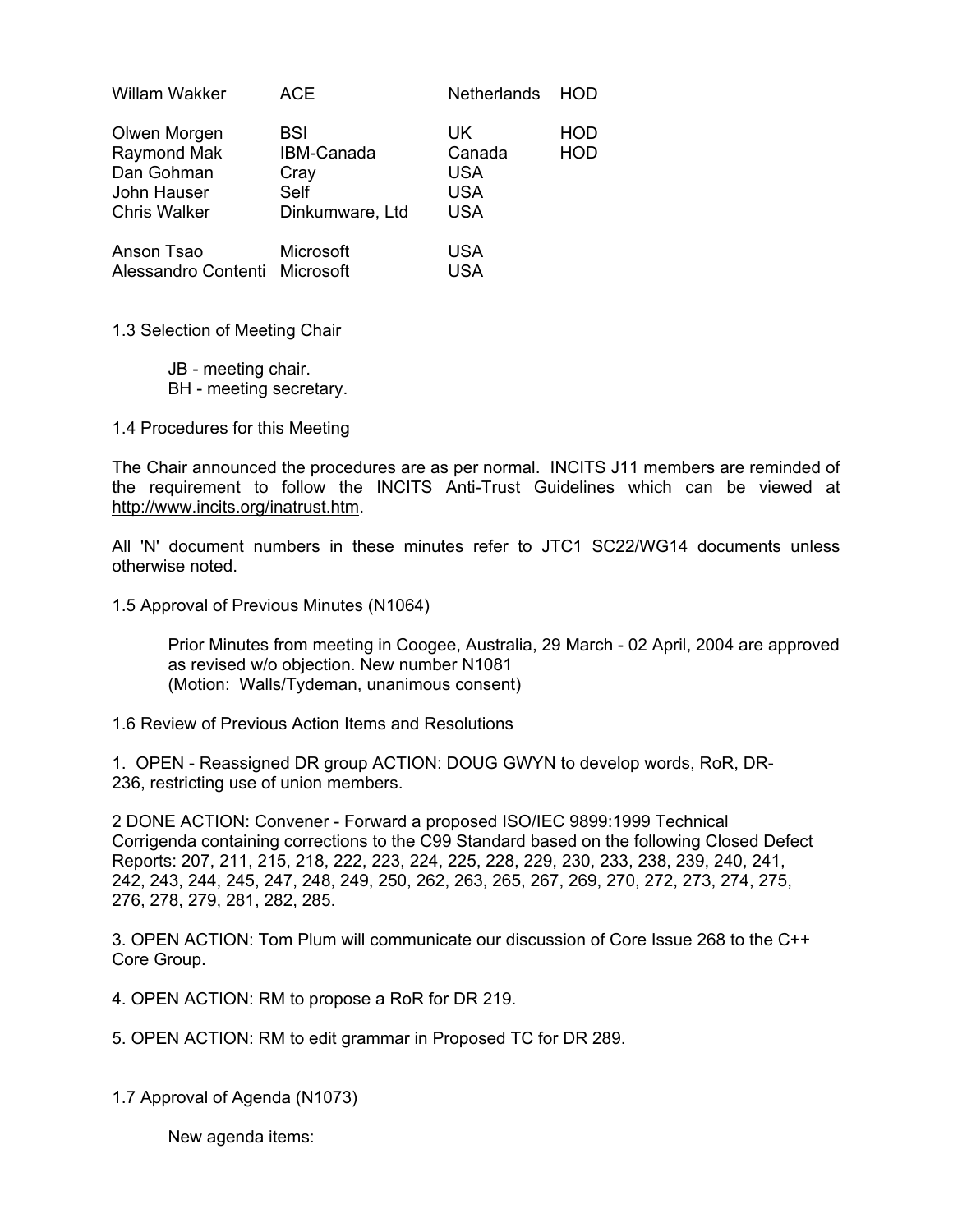12. scope - Plum Wed

13. helpers for malloc - Wed

Agenda approved as modified (Motion: Tydeman / Walls, unanimous consent)

1.8 Distribution of New Documents

None

1.9 Information on Next Meeting (N1070)

Next meeting to be held in Lillehammer, Norway, Apr 4-8, 2005. Hotel information, etc., provided in N1070. Get reservations by EOY. WG21/C++ will follow the C meeting, April 10-15, 2005. Note that room reservations MUST be made through the host.

Oct 2005, hosted by Canada, dates are firmed up, but... possible switch of dates w/C++, Mont Trembant, Quebec

1.10 Identification of National Bodies (Benito)

Countries represented: UK, Canada, US, Germany, Netherlands.

1.11 Identification of J11 voting members (Tydeman)

 12 voting J11 members out of 15 possible members. (See attached J11 membership list for attendees.)

2. Liaison Activities

2.1 INCITS/J11 (Walls, Meyers)

 A delay in getting a NWI ballot for the special math functions is getting resolved. Ballot closes 15 Dec.

INCITS/J3 asked that we review a new header file for FORTRAN header types. OM volunteered to review, ask DG to review as well. FT pointed out that this new header file applies to FORTRAN 2003 std.

2.2 SC22/WG11 (Wakker)

Complex function document in ballot.

2.3 SC22/WG14 (Benito)

TC2 submitted with 75 corrections, will incorporate TC2 and TC1 as a revision to C99 for the next publication (C04, or C05).

The new TRs should be listed as 'free'. TC2 ballot complete, at ITTF for publication. Will ask for a revision to 9899 consisting of C99 + TC1 + TC2, and nothing else.

NWI for special math in ballot at SC22. Secure C DTR has an official number - 24731.

2.4 J16/WG21 (Sutter)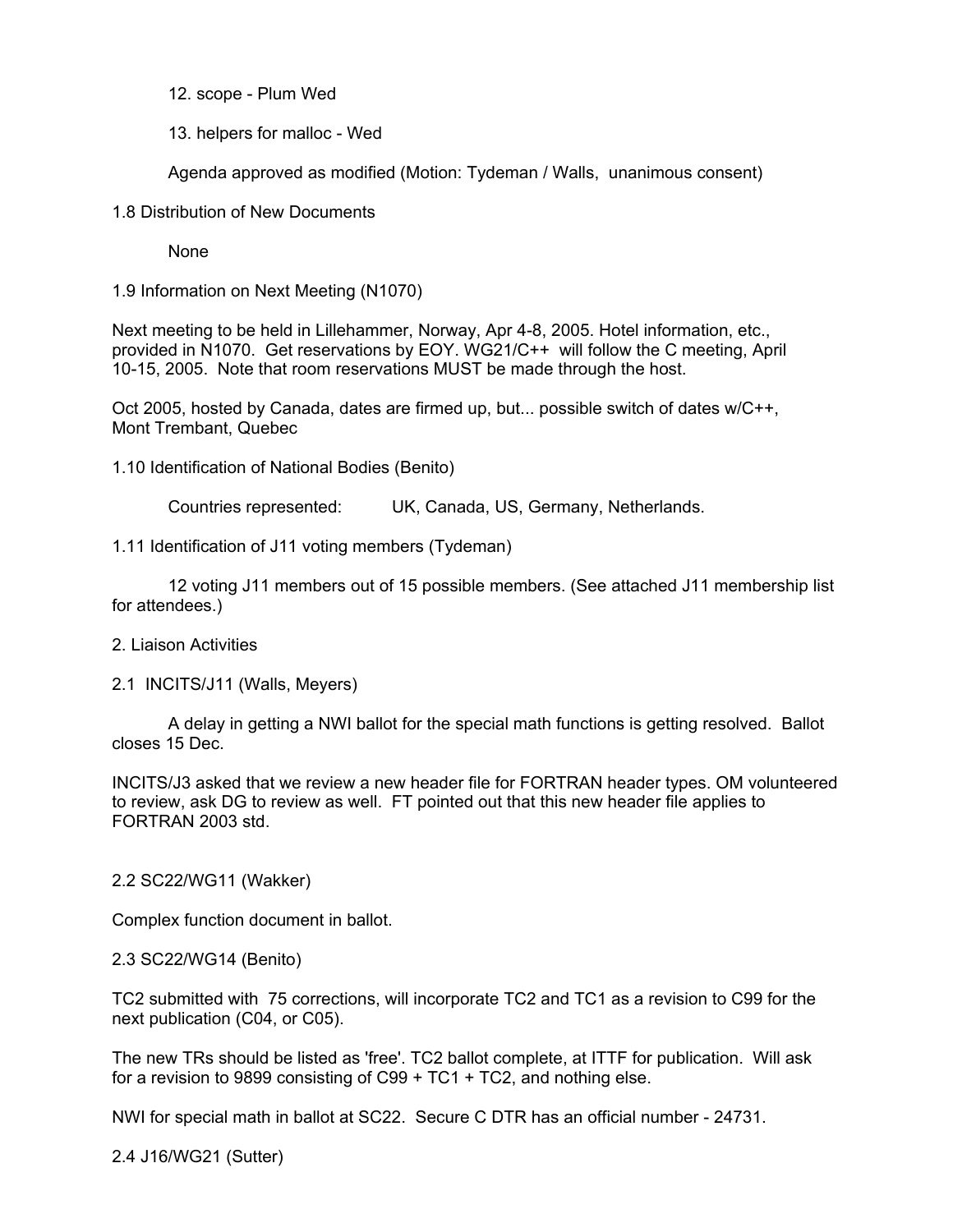WG21 met last week. Library extension TR completed, which includes the special math functions. Evolution working group splitting into several smaller groups: generic programming; security/performance; libraries/modules; ease of use thru library extensions or core changes as needed. The work of these groups is intended to result in normative changes / additions to the C++ Standard.

2.5 FSG - Free Standards Group (N1082) (Stoughton)

FSG submitted a draft of LSB doc to ITTF, includes a number of extensions to C and POSIX libraries. No C++ interfaces included. Tracking work on security TR, some overlap with work in Austin Group, parallel functionality. SC22 established a POSIX advisory group that will liaise with AG (?). RM identified some security functions that were similar to or the same as UNIX functions, and we made some name changes to those functions - essentially to go our own way. PJ pointed out there was good rationale for the names chosen, whether the same, or similar, and none of the changes were gratuitous.

2.6 Other Liaison Activities

SC22 plenary in Korea, WG15 and WG20 were disbanded. An SC22 RG for I18N formed, as well as an SC22 Advisory Group for POSIX. NS asked if WG14 would like to establish a formal liaison with the SC22 Advisory Group for POSIX.

There is a mirror to the WG14 web site, wg14.dinkumware.com.

3. TR Status Report (TR 18037: C Extensions for Embedded Processors, N1021, N1071) (Wakker)

ITTF requested changes to the document title, and clause numbering to match ISO directives. Implementations are underway. N1071 identifies issues found to date, for possible revision or TC to TR. Specific items will be discussed in the DR portion.

General plan is to generate a list of issues / defects, that can then be processed as a TC to the TR.

12 issues listed in N1071 for discussion.

Issue 1: Name conflict for strtok - The name strtok is already a standard C function. Need a new name. Agreed to strtofx()

Issue 2: Order in which overflow handling and rounding is done. Present spec of handling overflow prior to rounding conflicts with floating point. Suggestion to make it implementationdefined. Agreed to reverse order to match FP.

Issue 3: Typo in 4.1.6.2.1 - Binary arithmetic operations - change wording to "integer type result"

Issue 4: Type generic macro's - spec is either incomplete or wrong. fx is supposed to be part of the name, Agreed that 'fx' is intended to be part of the name.

Issue 5: Typo in new text for 6.2.6.3 - replace 'integer' types with 'fixed-point' types

Issue 6: fp arithmetic support functions do not specify what happens if an integer result overflows - what happens if an integer result overflows? Note to make it undefined.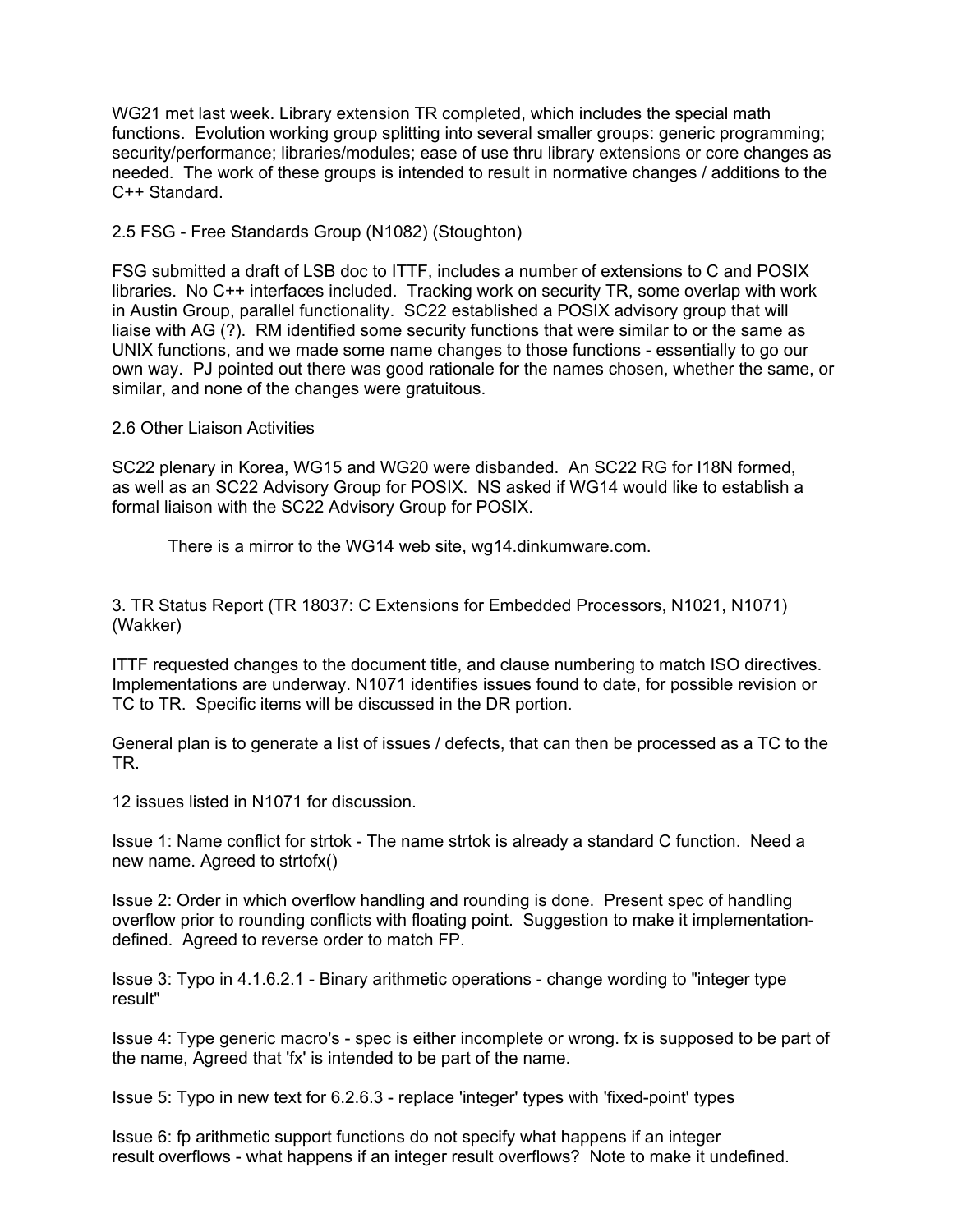Issue 7: Error in 7.18.a.6.3 fractional bits should not be set to zero when saturation has occurred. Agreed

Issue 8: Diagnostic required on named-register constraint violation? Violates a 'shall' . JH needs to review this. Decided this is a problem, remove the existing constraint, write a new one the compiler can check.

Issue 9: Effective type definition (aka US-40) - issue hinges on the presence of address-space qualifiers. Proposed a new definition. Problem is not clear. Propose to expand the definition of effective type by striping away the address qualifier.

Issue 10: The relationship between named-registers and external object definitions. Relationship needs to be specified. Possible interaction with #8 above. Decided this is not an issue at all, no change.

Issue 11: Initialization of global named-registers - initialization mechanism is not specified. JH wants to take some time to look at this - OPEN

Issue 12: Address space qualifier in specifier-qualifier-list - error in definition: Proposed to change constraint to "Within a structure or union specifier, the type of a member shall not be qualified by an address space qualifier." OK

Two additional items added, #13, #14 - will be included in action item.

ACTION: WW to generate an issues list with proposed resolutions.

4. TR Status Report (TR 19769: C Extentions for New Character Types, N1040) (Mori)

TR is approved and submitted to ITTF, no comments from ITTF yet.

5. Defect report status (Benito)

TC2 was submitted with the following DRs: 207, 211, 215, 218, 222, 223, 224, 225, 228, 229, 230, 233, 238, 239, 240, 241, 242, 243, 244, 245, 247, 248, 249, 250, 262, 263, 265, 267, 269, 270, 272, 273, 274, 275, 276, 278, 279, 281, 282, 285.

DRs currently in REVIEW status: 251, 261, 266, 268, 284, 287, 289, 290, 292

DR298 affects C++, status updated in mailing.

DR291, typo. Reference to J.3.1.2 should be J.3.12. ACTION Convenor - correct the above typo in DR 291.

6. Special Math Functions (N1076) (Plauger)

N1076 points out issues with calculating results from certain Bessel functions, and proposes an upper limit of 128 on the function parameters.

TR-1 from C++ has been voted out for submittal. Believes that the functions have been defined in a way that enables them to be computed accurately. Assembling a bibliography to provide information on how to compute these functions. Expect to have more concrete words in a couple of months. SC22 is the sponsor of the NWI, and currently in SC22 ballot.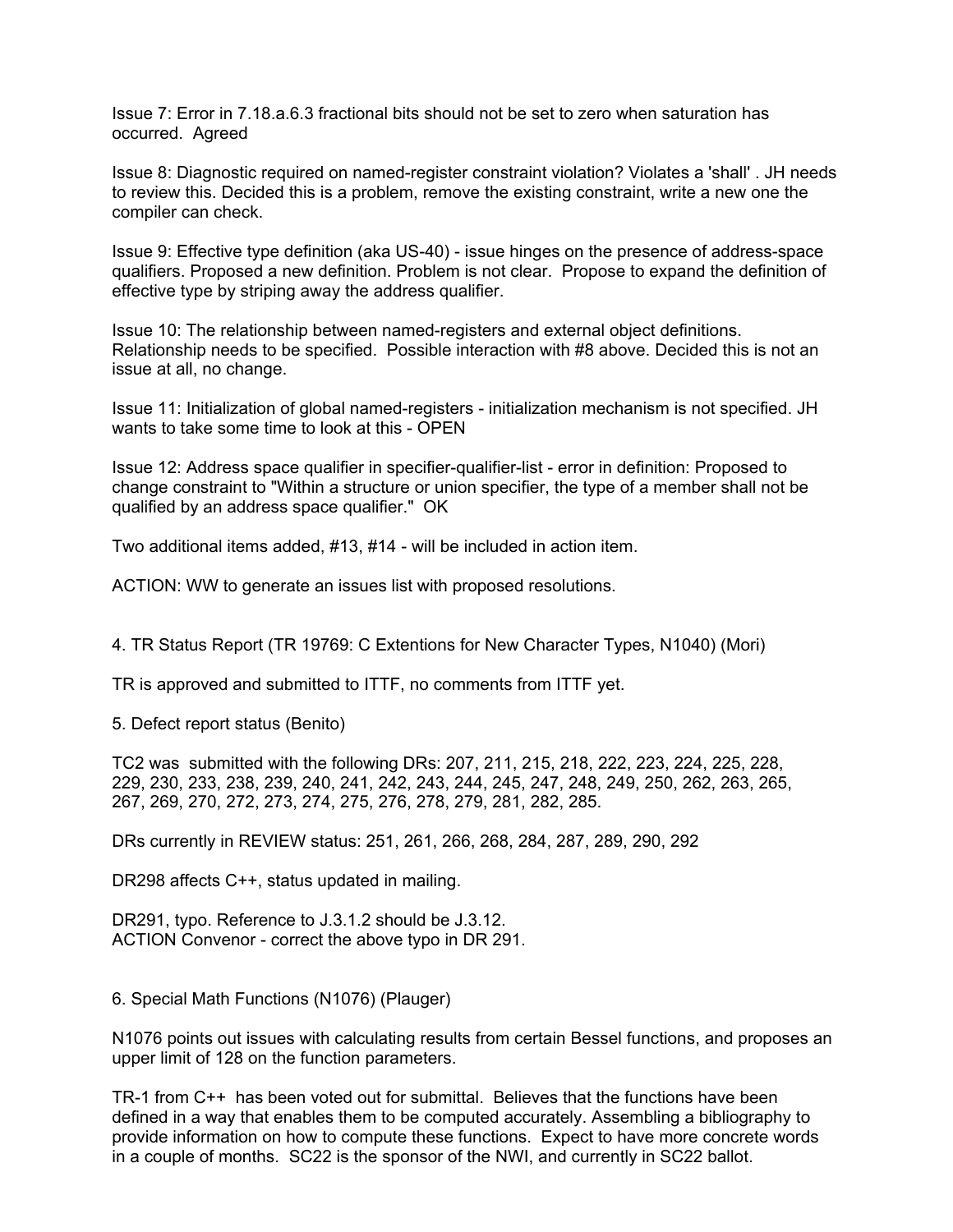### 7. C++ Preprocessor Changes (N1068) (Nelson)

N1068 addresses synchronization of the preprocessor between C and C++. The C++ version was taken from C89, and has changed a bit. The technical content of this paper has been accepted by WG21, most changes are editorial. Two synchronization item are acceptance of numbers and underscores in a preprocessor name. Accepting these as "defects" is the quickest way to proceed with these - there are nine items total.

RM not completely comfortable with using DRs as a mechanism to back door a change to the standard. PJ agreed, but believes in this case the 'defect' is simply to correct synchronization with C++ for an item that should stay in sync. Discussion on whether this should be split into nine DRs, or handled as one. General consensus that the items should be handled as a defect.

Item #1, clarification: a non-digit is only the letters a-z, upper and lower case, and underscore \_. This is the only item that is a 'technical' change.

Item #2: C99 changed the definition of 'preprocessing directive'. Neither C89, nor C++ do this, so some wordsmithing is needed to preserve the intent.

Item#6: Needs wordsmithing to simplify / clarify the meaning.

Assigned DRs 302 - 310. Submitted from WG21.

ACTION: Clark Nelson to convert N1068 paper into a set of DRs

8. C Extensions for Decimal Floating-Point Arithmetic (DTR 24732) (N1077) (Kwok)

N1077 is working draft 4 of the DTR. Fred T has provided some comments via email, but otherwise very few comments have been submitted. The TR needs to be ready for Registration by April 2006. Issues of how to migrate to DFP from another representation, i.e. BFP, are not yet resolved. Current proposal calls for three new types, and we are not ready to make a decision on that approach. There is also some concern that programs will try to make use of both BFP, and DFP according to specific needs. The proposal identifies some rules for dealing with going from one to the other that need, but the safety in doing so is questioned. Francis pointed out that the Standard does not "require" BFP.

Should implicit conversions between DFP and BFP be allowed? Discussion ranged from banning them completely to keeping them limited (as few as possible). Issue needs to be worked and will be presented as two options.

How to deal with const values? An approach will be added for further discussion. How to handle literals? How will this document be synchronized with IEEE 754 work? JB stated we want to stay 'behind' their progress, rather than accelerate past them.

C++ is leaning toward an approach using class libraries.

9. C Extensions for Library Security (DTR 24731-N1078, N1079, N1080) (Meyers)

N1078 - DTR - C Library N1079 - TR Editor's Report N1080 - Limited size\_t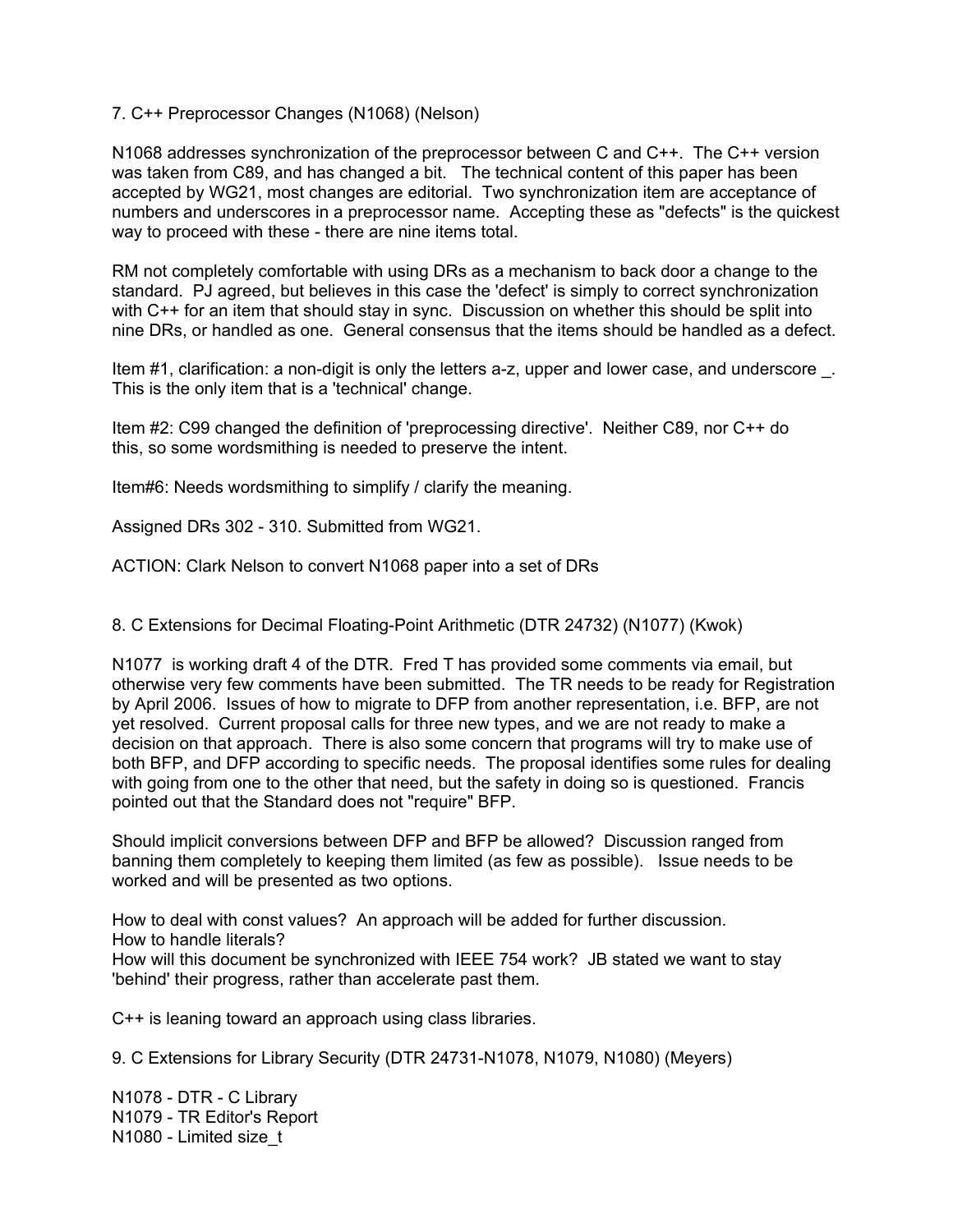Randy Meyers reviewed the latest version of the C Library Security TR per the Editors Report.

9.1 - N1078, N1079

N1078 - 4.1.1;p4 - do not want to introduce undefined behavior in this library - make it a shall, issue a diagnostic. Some discussion of whether or not to force termination of compilation at that point. No. Doing so is considered to be outside the scope of the Standard.

Returns of error codes, zero for success, non-zero for non-success

N1079 - scanf - Considerable discussion on implementation of the scanf conversion specifier that was decided on in Sydney. Should the default precision for the new \_s scanf family really be .0, or should it be .\*? The .\* is more consistent with previous drafts, and means that format strings need not be edited when converting from fprintf to fprintf s, as long as the array sizes are provided in the parameter lists.

N1078 - General. Why do instances of "undefined-behavior" exist in this TR? This area needs to be investigated further, to tighten these up, avoid writing outside destination arrays, etc. General consensus to minimize undefined-behavior where possible.

N1078 - 4.6.1.1 - Discussion on the sample implementation code for asctime. Straw Poll, asctime Remove sample implementation - LOTS Remove requirement to call mktime - LOTS

9.2 - N1080 - limited size\_t

Should the 'size\_t' to secure functions be limited? One approach is to create a new typedef, size t s, that can be range checked. Headers containing size t would also contain "typedef size t size t s", and be protected by the secure library macro

STDC\_WANT\_SECURE\_LIB\_\_. The type would have upper and lower checkable limits. In discussing the lower limit. TP pointed out that the C Standard requires 16 bit registers, and anything smaller than that does not conform to the C Standard. NS: POSIX uses a type called ssize t that eliminates all negative values, and solves much of the problem being addressed here. ML believes adding the type has value, even if nothing can be said about the upper limit. PJ: Arguments of this type should be checked to insure they are smaller than the largest addressable value the system provides - there is always some size determined by the implementation that can be checked. Allow the implementation to pick the limit.

Note: N1080 pg4: "bool issue.... SIZE\_MAX;" should be "bool issue....SIZE\_MAX\_S;"

Should the limit size\_t\_s be defined somewhere, as in SIZE\_MAX\_S ?

Straw Polls:

A. Should we pursue some form of bounds checking for size t? Yes - LOTS, No - none

B. Can the implementation be permitted to place the limit smaller than some very large objects?

Yes-LOTS, No-2

C. Range of reasonable values?

- implementation defined, with a recommended practice section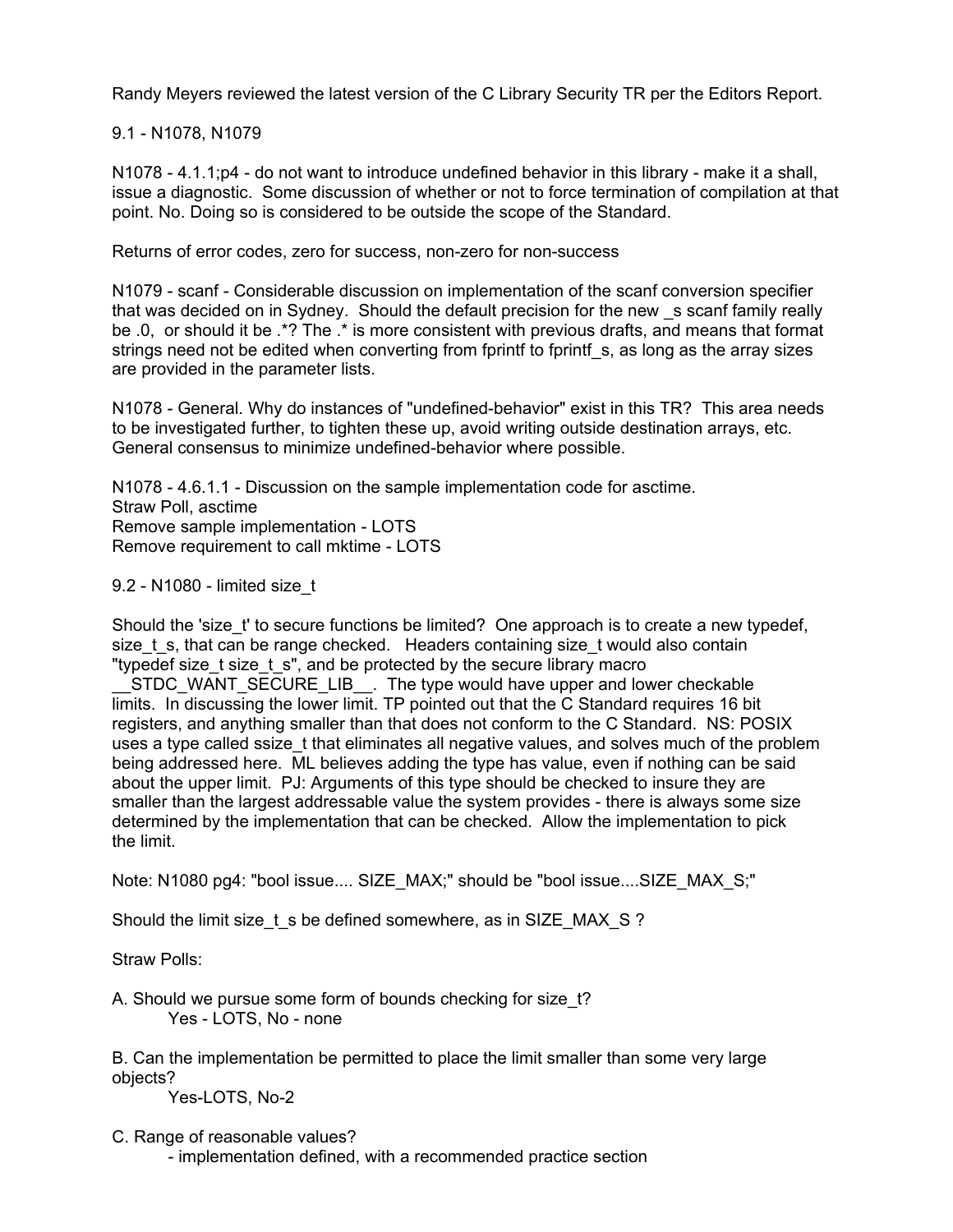Yes-LOTS

- use POSIX approach, all negative numbers are invalid - still allowed with above

D. Should there be an object-like macro (e.g. SIZE\_MAX\_S) that has type compatible with size t, whose value is an rvalue expression? The name is only a place holder. Yes - 11, No - 7 , Abstain - 3

Example: if(x <= SIZE\_MAX\_S)  $\{...\}$ 

 ... E. Do we want a typedef for a limited size t? yes - 12, no - 5, abstain - 4

F. What is an acceptable name:

|          | yes | no |
|----------|-----|----|
| size_s_t | 13  | 5  |
| size t s | 10  | 8  |
| bsize t  | 16  | 2  |

bsize\_t has lots of hits on Google - gcc - dropped

More discussion on item F - added: osize\_t 10/3<br>rsize\_t 16/2  $16/2$   $\leq$  consensus choice, no hits on Google

9.3 scanf issue - revisited (See 9.1 above)

Randy wants to revisit how the scanf functions handle their conversion / format specifiers, PJ believes we are to far down the road to make the change now

### Straw Poll

A. In favor of not using precision to specify the length of strings for scanf s? -- No differences from C99 scanf -- scanf s just always takes an extra argument after the char\*

yes - 13 no - 0, abstain - 8

NS raised an issue of every pointer being a pair.

B. Do we want to pass a size following every pointer following fmt in scanf s? No consensus to take a vote on this.

9.4 new \_s functions - Martyn

Martyn Lovell presented a list of new 's' functions to be added to the TR.

File Set:

- tmpfile\_s
- fopen\_s
- freopen\_s

Multibyte/Wide Character Set

- mbstowcs\_s
- wcstombs\_s
- wctomb\_s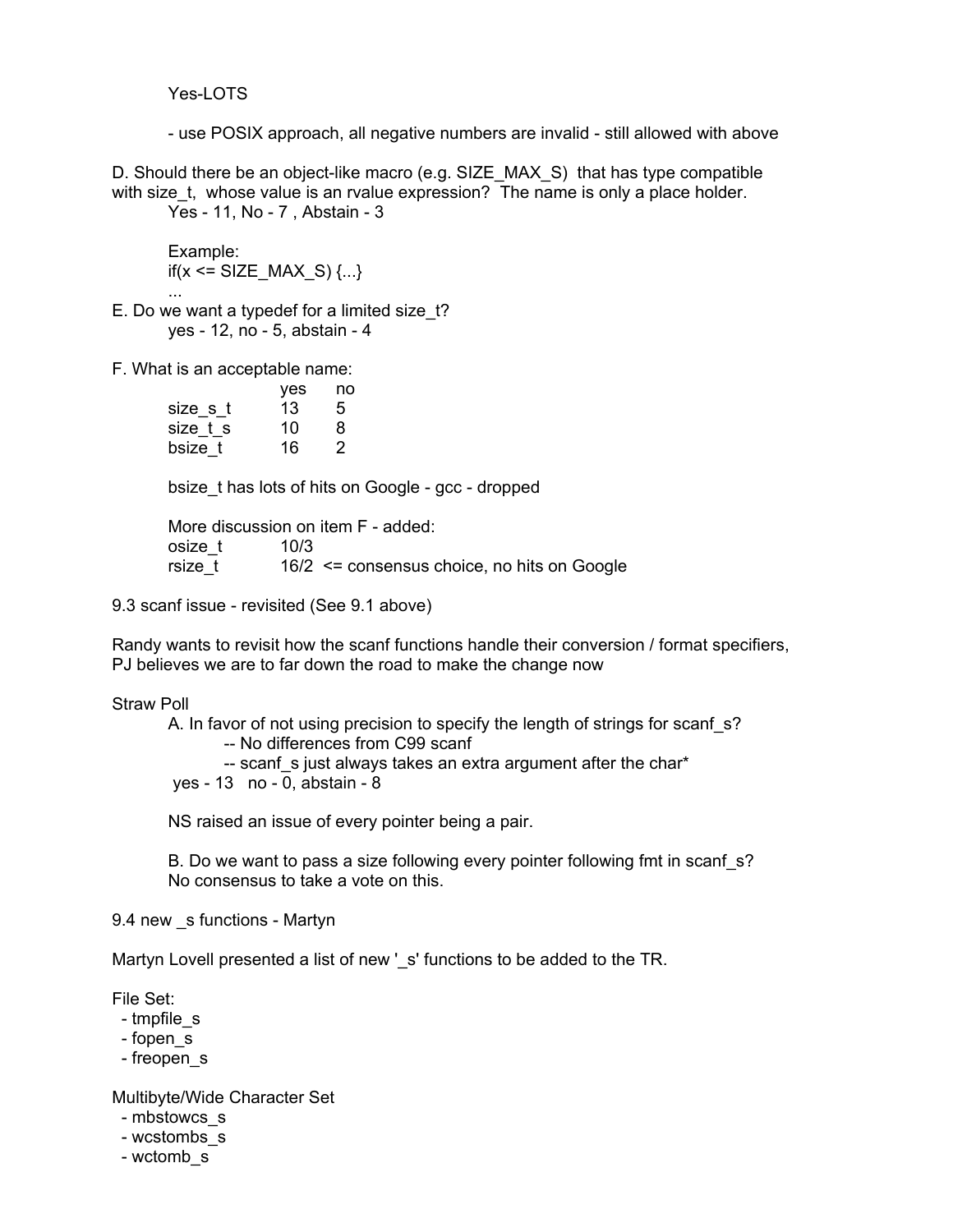- mbstrowcs\_s
- wcrtomb\_s
- wcrstombs\_s

Printf Set - printf\_s family

Sprintf Set - sprintf\_s family

Truncate Concepts

ML also proposed that %n be removed from the print f s family new proposed functions. They have disabled %n in the printf family, but have a way to turn it back on for conformance purposes. The use of %n is inherently dangerous since it enables a system to retain the user input, and pass it on in a multistage attack, i.e. confidential user information can be captured and passed on to an unauthorized third party.

Straw Polls A. Straw Vote: Proceed with above File Set: yes-14 no-1 abstain-6

B. Straw Vote: Proceed with above Multibyte/Wide Character Set yes-16 no-0 abstain-6

C. Straw Vote: Proceed with above printf s family and changes: yes-14 no-0 abstain-8

D. Straw Vote: Proceed with above sprintf s family and changes: yes-15 no-0 abstain-7

E. Straw Vote: Develop an editor's note above TRUNCATE concept: yes-14 no-1 abstain-7

9.5 Discussion on 4.4.1.1, rand s. General consensus that there is no way to really do 'secure' random number generation, so rand  $s($ ) should be dropped from the TR.

ACTION: Nick S to provide a liaison copy of a revised version of the Security TR to the Austin Group meeting in January, 2005.

10. DEFECT REPORTS (Vers 1.16 summary)

10.1 Potential Defect Reports (N1072, N1074, N1075, N1084 (Tydeman)

10.1.1 N1072 (Defect Report #299) Summary: The standard is not clear as to which typegeneric macro(s) should be used to compute the absolute value of real, complex, and imaginary types. cabs() is not a generic name. This item should be a DR. Assigned DR 299.

10.1.2 N1074 (Defect Report #300) Summary: The standard does not require translation-time expression evaluation to produce "obvious" values. For example, there is no requirement that static const double  $d = 1.23/4.56 - 1.23/4.56$ ; be zero. Agreed to make this DR 300.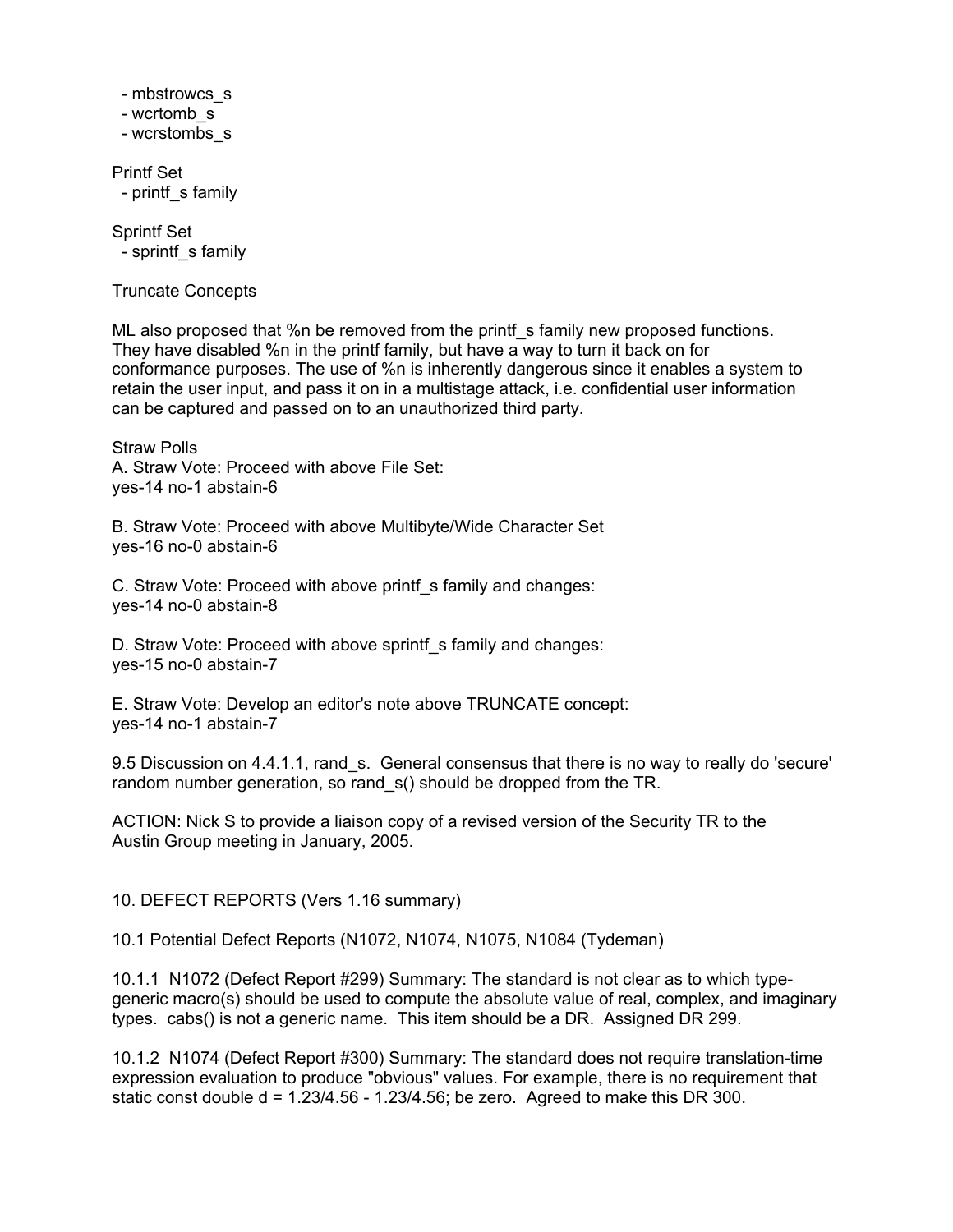10.1.3 N1075 (Defect Report #300) Summary: Exactly WHERE are the MEANINGS of any of the FE  $*$  macros defined in cases where  $\le$  fenv.h> applies to an environment that is not IEEE-754 (IEC 60559)? Assigned DR 301.

10.1.4 N1084 (Defect Report #311) Summary When FLT\_EVAL\_METHOD is 2, the 0.1f is represented to the precision of long double, while the type remains as float. Then, when the cast to double is done, contradictory requirements are specified by the standard. One part of the standard requires that when a float is promoted to a double, the value is unchanged. While another part of the standard requires that extra precision be removed by the cast conversion. Assigned DR311.

# 10.2 Existing Defect Reports

DR259, DR259 Discussion - This DR is being reviewed as a result of issues raised on the news group (comp.std.c). Proposes that wording from the rationale be added to the standard: "A function-like macro invocation f() has the form of either a call with no arguments or a call with one empty argument. Which form it actually takes is determined by the definition of f, which indicates the expected number of arguments." General consensus that "the Standard is clear", as originally answered, and as noted, the text is already in the Rationale.

DR296 DR296 details Proposed response does not fully capture the intent - needs additional words. Fred T provided additional details of all functions that have an infinity as an input, or infinity as an output, as specified in Annex F.

ACTION: Convenor to add the text from FT to the Committee Discussion portion to DR 296.

DR219 and DR236 have both been open for some time. ACTION Olwen Morgen to have a paper to close out DR219 in April 2005

DRs in REVIEW Status

DR260 - Review status. Moved to CLOSED - RR

DR283 - Review Status. Moved to CLOSED - TC

DR286 - Review Status. Moved to CLOSED - TC

DR288 - Review Status. Moved to CLOSED - RR

DR289 - Review Status. Moved to CLOSED - TC

DR291 - Review Status. Moved to CLOSED - TC

DR293 - Review Status. Moved to CLOSED - TC

DR294 - Review Status. Moved to CLOSED - RR ACTION: Rationale Editor to add words to rationale for DR294.

DR295 - Review Status. Moved to CLOSED - TC

DR297 - Review Status. Moved to CLOSED - TC

DRs in OPEN Status:

DR296 - OPEN. Was never the intention to allow an overflow for the case cited - Standard is in error Move suggested TC to Proposed TC, add proposed rationale to Proposed Committee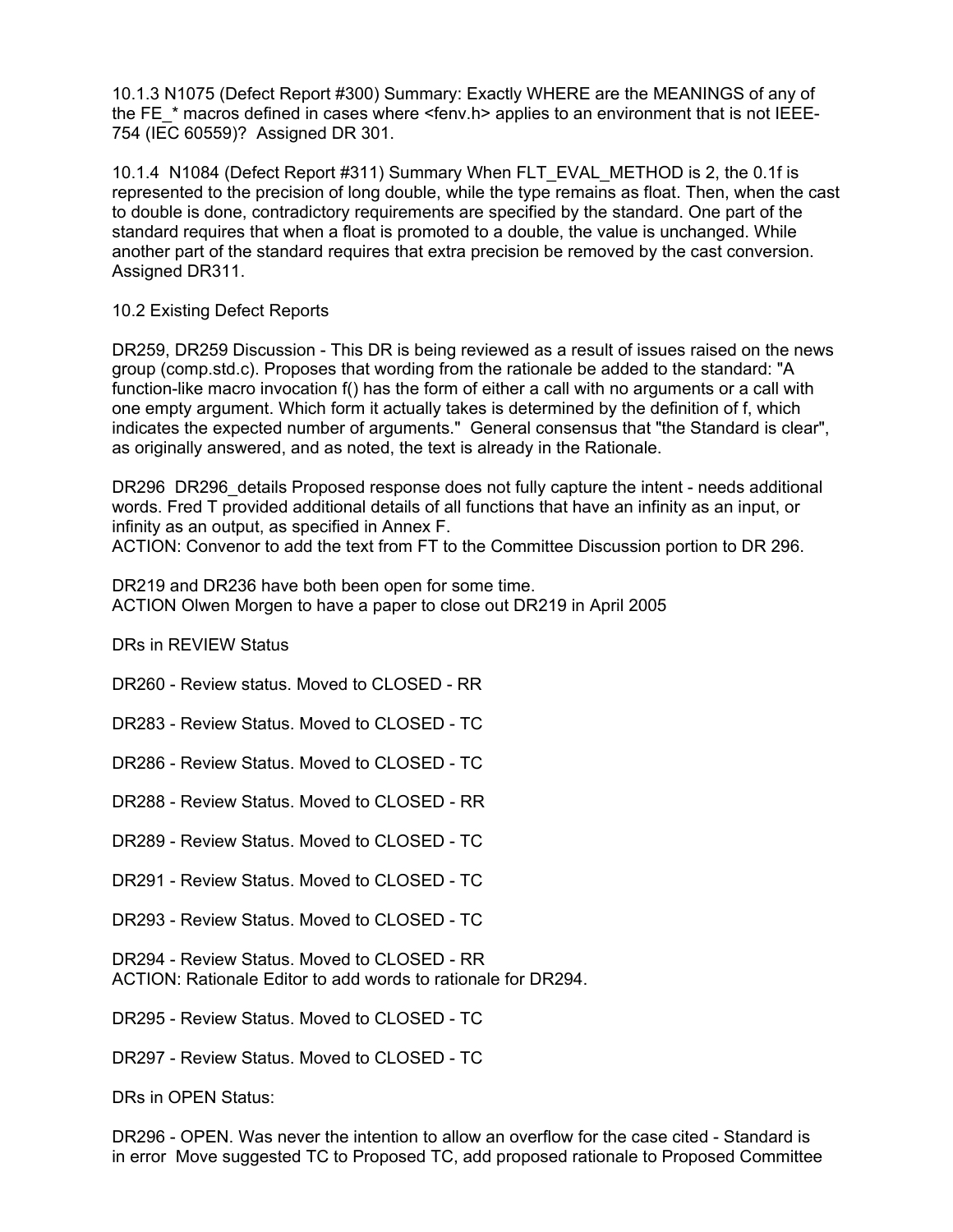Response, add Fred T email to the Committee Discussion. Moved to REVIEW.

DR299 - The standard is not clear as to which type-generic macro(s) should be used to compute the absolute value of real, complex, and imaginary types. Move Suggested TC to Proposed TC. Moved to REVIEW.

DR300 - The standard does not require translation-time expression evaluation to produce "obvious" values. For example, there is no requirement that static const double d = 1.23/4.56 - 1.23/4.56; be zero. Discussion as to whether or not this constitutes a new requirement in the Standard. TP prefers that we address the issue of FP precision / accuracy across the board, rather than piecemeal. FP accuracy is of concern to the High Integrity community to the extent that FP is avoided. Agreed that this is not a defect, and that this DR imposes a new requirement on implementation. Proposed words: "This is not really a requirement, but an area to be investigated that could be addressed in a future revision of the C Standard." Agreed to.

DR301 - Exactly where are the meanings of any of the FE \* macros defined in cases where <fenv.h> applies to an environment that is not IEEE-754 (IEC 60559)? Considerable discussion on the need for these proposed changes, as well as other FP issues in general, to address specific needs of specific communities. PJ pointed out that the standard's macros lack semantics, and the proposed changes say too much, and not enough. Yes these items need to be addressed, but ..

Straw Poll : 1. Should we make a TC along the lines outlined in DR301? Yes - 4, No - 10, Abstain - 5.

### 10.3 NEW DRs

N1068 (Changes from the C++ Preprocessor Description) (Nelson) - C Preprocessor Items to synchronize with C++ - to be turned into 9 DRs, 302-310. Treat all of these as OPEN. The proposed changes are basically redundant, resulting in discussion about why redundant changes should be made at all. Reviewed each item in N1068:

Item #1. likely TC item - wording change Straw poll - support as written Yes - 17, No - 0, Abstain - 2.

Item #2. FT asked that the DR reference be included.

Item #3. RM - is this the right paragraph (6.10.1) - JP - yes. Does the constraint also appear in C++? The proposed changes are basically redundant, resulting in discussion about why redundant changes should be made at all. Straw poll to adopt constraint as written? Yes-4, No-13, Abstain-3. Clark will tell C++ the words are redundant and should be removed.

Item #.4. These words are redundant. Straw Poll: Adopt words in paper? yes - 3, no - 8, abstain - 7

Straw poll: adopt words "..all remaining identifiers, including those lexically identical to keywords, are replaced with the pp-number 0.", yes-lots.

Item #5. Correct Para number. Straw poll: words as presented?: yes- 13, no- 4, abstain- 1 Item #6. Poll: accept words: "..defines a function-like macro with parameters, whose use is similar syntactically to a function call." Yes - lots

Item #7. accept as written.

Item #8. accept as written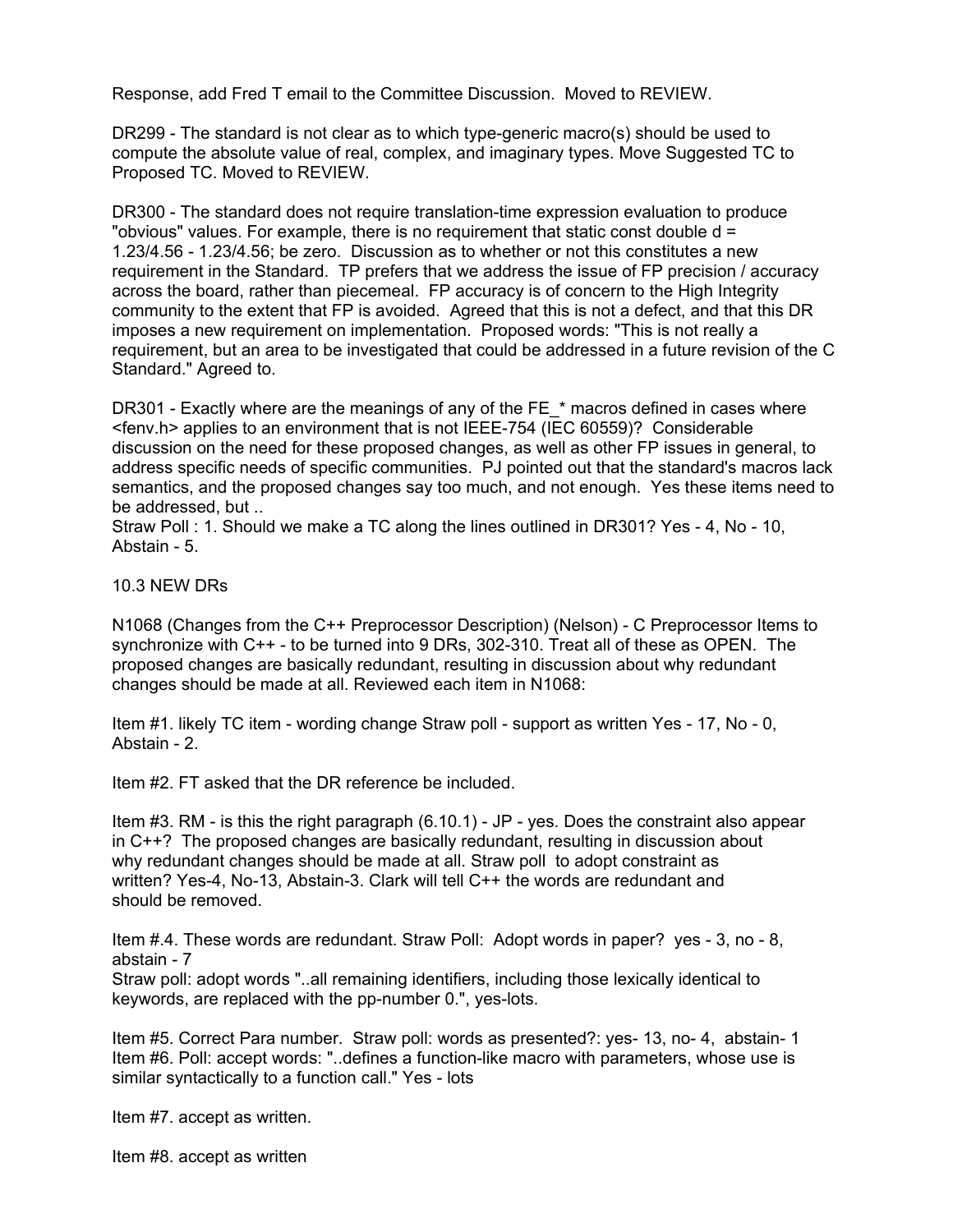Item #9. accept as written.

Two additional, related, items:

Item #10, C99: para 6.10.8;p2 - C++ Core asked: "Under what conditions?" Already defined. No further clarification required.

Item #11. C99: para 6.10.3;p12 - C++ Core asked: Is "..are merged.." correct English? - Yes. No further action.

11. WG14 Administration (Benito) - See #15

12. Scope (Plum) (N1062)

This paper addresses C language synchronization of a proposal presented in C++ (WG21 N1614) titled "#scope: A simple scoping mechanism for the C/C++ preprocessor.", which is being considered in the WG21 C++ Evolution Working Group. Proposals considered in that group are intended to be future normative changes to the C++ Standard.

Three classes of problems to be solved:

1. NameHijacking - the unintended replacement of ordinary identifiers by macro names 2. NameClashes - the unintended use of the same macro names in different headers for different purposes

3. PrefixSchemes - name-prefixing schemes which can reduce, but never eliminate, name clashes

From the C++ meeting last week, a hybrid solution has been developed, which was extracted from the WG21 Wiki:

1. Solve the "#import name-clash" problem (see AvoidingPriorKeywords) by adding an "s" to the keywords, i.e. #imports A, B, C #exports X, Y, Z

2. The syntax and "begin-end" matching of the "new region" marker remains the most contentious issue; see below. For purposes of discussion, let's use an obviously-invalid placeholder:

xxx-begin-macro-region

 ... xxx-end-macro-region

3. Whatever we use for "begin-end" region, the #imports and #exports can be hidden from "old" preprocessors using the usual feature-test approach. The semantics of #imports and #exports remain as originally proposed.

#ifdef std macro imports exports // or whatever #imports A, B, C #exports X, Y #exports Z #endif // std\_macro\_imports\_exports ...

4. A preprocessor that honors #imports and #exports is a "new" preprocessor. A "new" preprocessor causes the "local" macro names in each "macro region" to be "not visible" outside the region, and the not-imported names from outside do not conflict with the "local" macro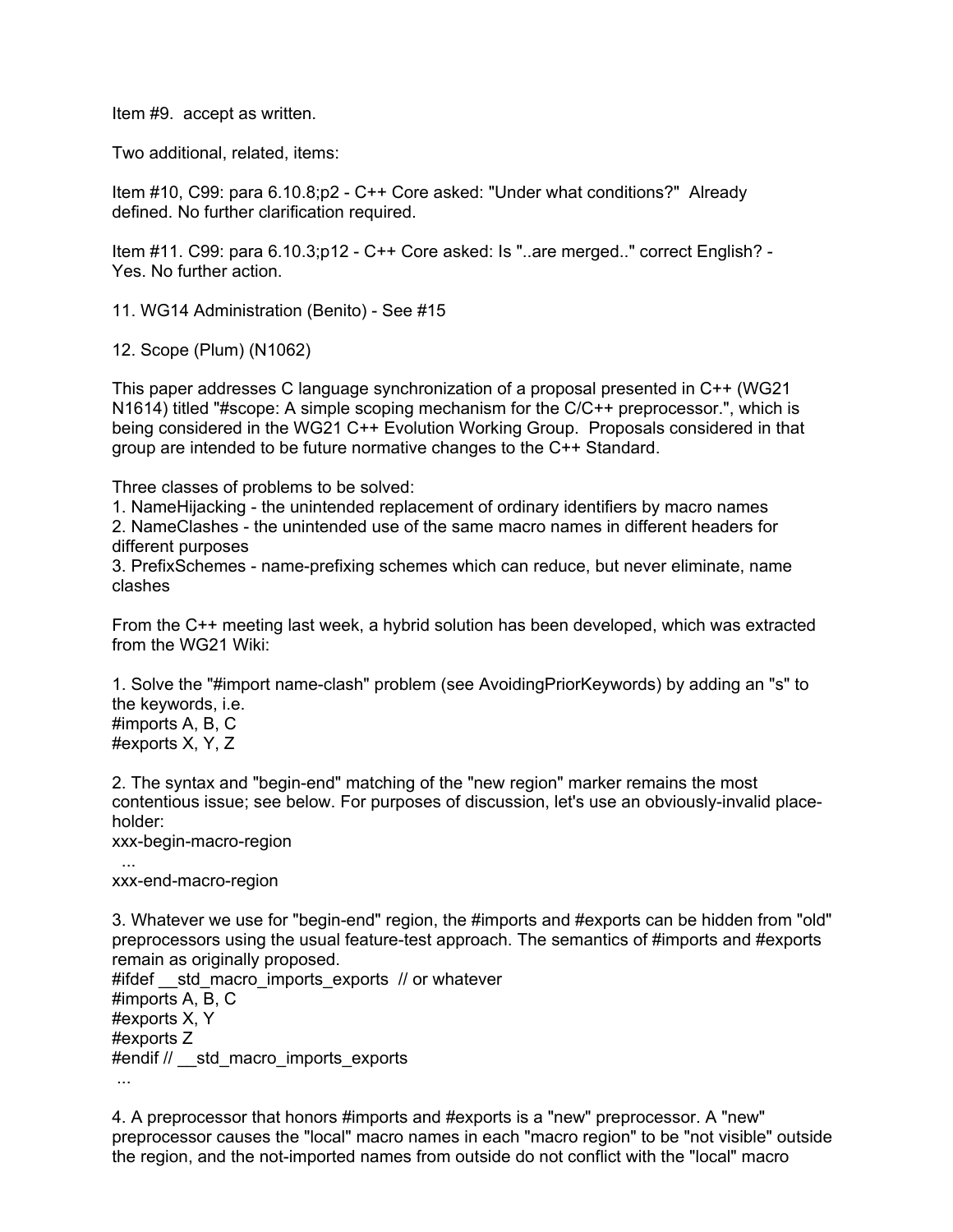names, as per Bjarne's original paper.

5. Obviously, a library vendor targeting multiple platforms must use pp syntax which can be compiled with today's preprocessors, until all their target environments implement the new pp syntax. The feature-test described above (e.g. \_\_std\_macro\_imports\_exports) solves part of this problem.

6. Along with the "new region" marker (whatever that might be), today's library vendor can add some kind of "prefix()" marker, listing the name-prefixes used by "local" macro names in today's headers.

7. If a header file specifies one or more "prefix" strings, then its names must also meet the "good citizen" property; i.e., each name that is #defined in that header file must be in one of these two sets:

a. Names explicitly listed on "exports" lines;

b. Names prefixed with a prefix listed in a "prefix()" list;

Also each name that is used in that header file must be in one of these three sets:

a. Names explicitly listed on "imports" lines (including the standard-library names described in SpecialMacros);

b. Names explicitly listed on "exports" lines;

c. Names prefixed with a prefix listed in a "prefix()" list.

Also each name that is used in that header file must be in one of these three sets:

a. Names explicitly listed on "imports" lines (including the standard-library names described in SpecialMacros);

b. Names explicitly listed on "exports" lines;

c. Names prefixed with a prefix listed in a "prefix()" list.

Enforcing this list is a requirement upon every "new" preprocessor.

8. The constraints described at InteractionWithIf, NestingBehavior, and LibraryVendors all influence the "new" syntax for "macro region", as well as the work-around for "old" preprocessors. In other words, what are the "new" and "old" syntaxes for ... xxx-begin-macro-region

...

xxx-end-macro-region

One proposal piggy-backs the "old" syntax onto a #if line ...

#if std macro region(prefix) // "old" way to say #macro region

// must be "true" for both old and new

...

#endif // end\_macro\_region

Considerable discussion on alternative mechanisms, implementation, and usability considerations.

Tom will consider the ideas presented in the discussion for inclusion / modifications to his paper. This proposal could result in normative changes to the C Standard.

13. Helpers for Malloc (Galvan) (N1085)

Discussion of this paper was deferred to further development. Those reviewing this paper should keep in mind that it is incomplete.

14. [not used]

- 15. Administration
- 15.1 Future Meetings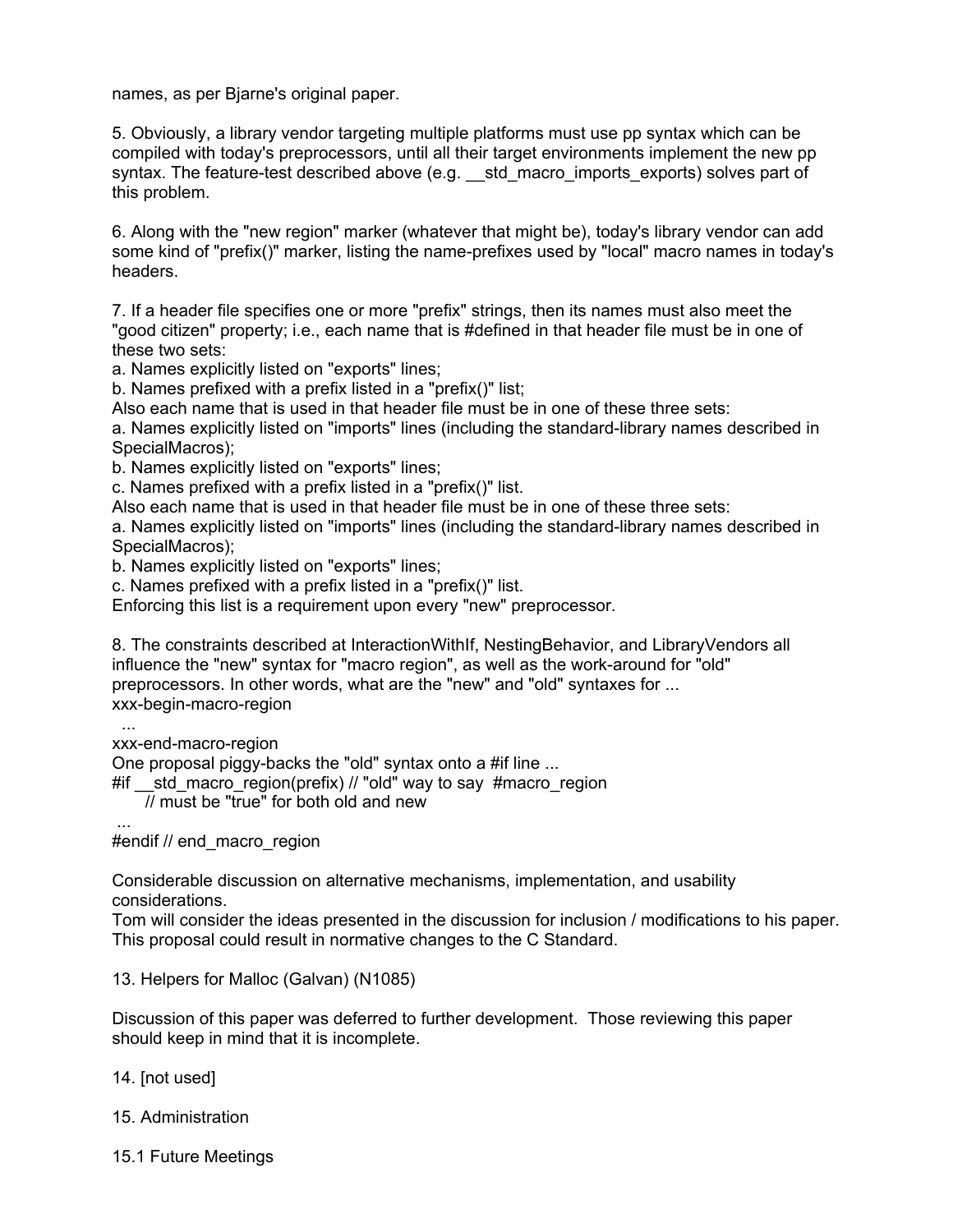15.1.1 Future Meeting Schedule

2005 Apr 4-8, Lillehammer, Norway, Oslo

2005 Oct, hosted by Canada, Mont Trembant, Quebec C current dates are 26-29 Sep, 2005, 30 Sept - 3 Oct SC22

2006 Mar/Apr - Berlin Germany 20 Mar, 27 Mar, 3 Apr, all possible week starts

2006 Fall - West Coast - TBD

15.1.2 Future Agenda Items

None

15.1.3 Future Mailings

Post Redmond meeting mailing items to be to JB by 29 Nov, 2004

Pre Lillehammer mailing items to be to JB by 7 March, 2005

# 15.2 Resolutions / Votes

None

15.2.1 Review of Decisions Reached

No formal decisions reached.

15.2.2 Formal Vote on Resolutions

None.

15.2.3 Review of Action Items

1. ACTION - FT to address issue of errors in Appendix G for complex multiply, and divide.

2. ACTION: Convenor to contact DG and try to get a resolution of DR236.

3. ACTION: Tom Plum will communicate our discussion of Core Issue 268 to the C++ Core Group.

- 4. ACTION: RM to propose a RoR for DR 219.
- 5. ACTION: RM to edit grammar in Proposed TC for DR 289. DONE
- 6. ACTION: Clark Nelson to convert N1068 paper into a set of DRs (302-310)

7. ACTION: Convenor to add the text from Fred T email to the Committee Discussion portion in DR 296.

8. ACTION Olwen Morgen to have a paper to close out DR219 in April 2005

9. ACTION: Rationale Editor to add words to rationale for DR294.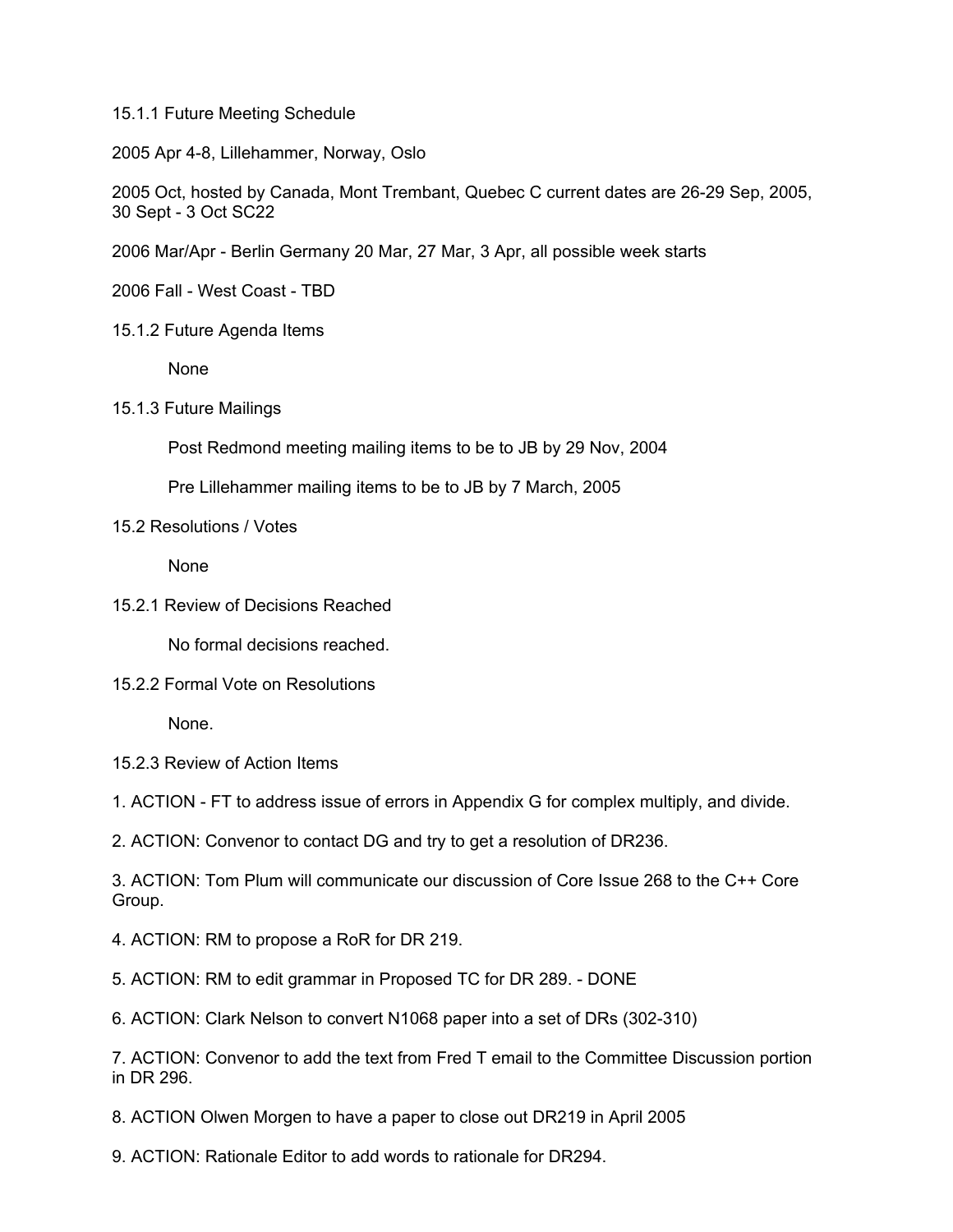10. ACTION: Nick S to provide copy of Security TR to AG as Liaison

11. ACTION Convenor - correct the typo in DR 291: Reference to J.3.1.2 should be J.3.12.

12. ACTION: WW to generate an issues list with proposed resolutions for Embedded TR

13. ACTION RM, deliver draft revision of Security TR to review team: Plum, Hedquist, Stoughton, Keaton, Galvan, Seebach.

13 ACTION: Convenor - Forward Revised draft of Security TR to SC22 for Registration upon approval of the Editorial Committee.

15.2.4 Thanks to Host - Thank you Microsoft!!

Thanks to Dinkumware for the network support.

15.3 Other Business

None.

16. Adjournment at 3:47 PM, Thursday, 28 October, 2004 (Motion Walls/Tydeman) unanimous consent

=====================================

J11/ WG14 US TAG Meeting - Wed, 27 Oct 2004

Convened at 4:29 PM

| Attendees:            |                           |                     |
|-----------------------|---------------------------|---------------------|
| John Benito           | WG14 Convener             | <b>USA</b>          |
| Tom Plum              | Plum Hall                 | <b>USA</b>          |
| <b>Barry Hedquist</b> | Perennial, Inc.           | <b>USA</b>          |
| John Parks            | Intel                     | <b>USA</b>          |
| Fred Tydeman          | <b>Tydeman Consulting</b> | <b>USA</b>          |
| P. J. Plauger         | Dinkumware, Ltd           | <b>USA</b>          |
| Tana L. Plauger       | Dinkumware, Ltd           | <b>USA</b>          |
| <b>Randy Meyers</b>   | <b>Silverhill Systems</b> | <b>USA</b>          |
| Douglas Walls         | Sun Microsystems          | <b>USA</b><br>HOD   |
| <b>Jeff Muller</b>    | Oracle USA                |                     |
| Martyn Lovell         | Microsoft                 | <b>USA</b>          |
| David Keaton          | self                      | <b>USA</b>          |
| Cecilia Galvan        | <b>Metrowerks</b>         | <b>USA</b>          |
| Nick Stoughton        | <b>FSG</b>                | Cat A Liaison SC 22 |
| <b>Clark Nelson</b>   | Intel                     | <b>USA</b>          |
| Peter Seebach         |                           | Self                |
| John Hauser           | Self                      | <b>USA</b>          |
| <b>Chris Walker</b>   | Dinkumware, Ltd           | <b>USA</b>          |
| Anson Tsao            | Microsoft                 | <b>USA</b>          |
| Alessandro Contenti   | Microsoft                 | <b>USA</b>          |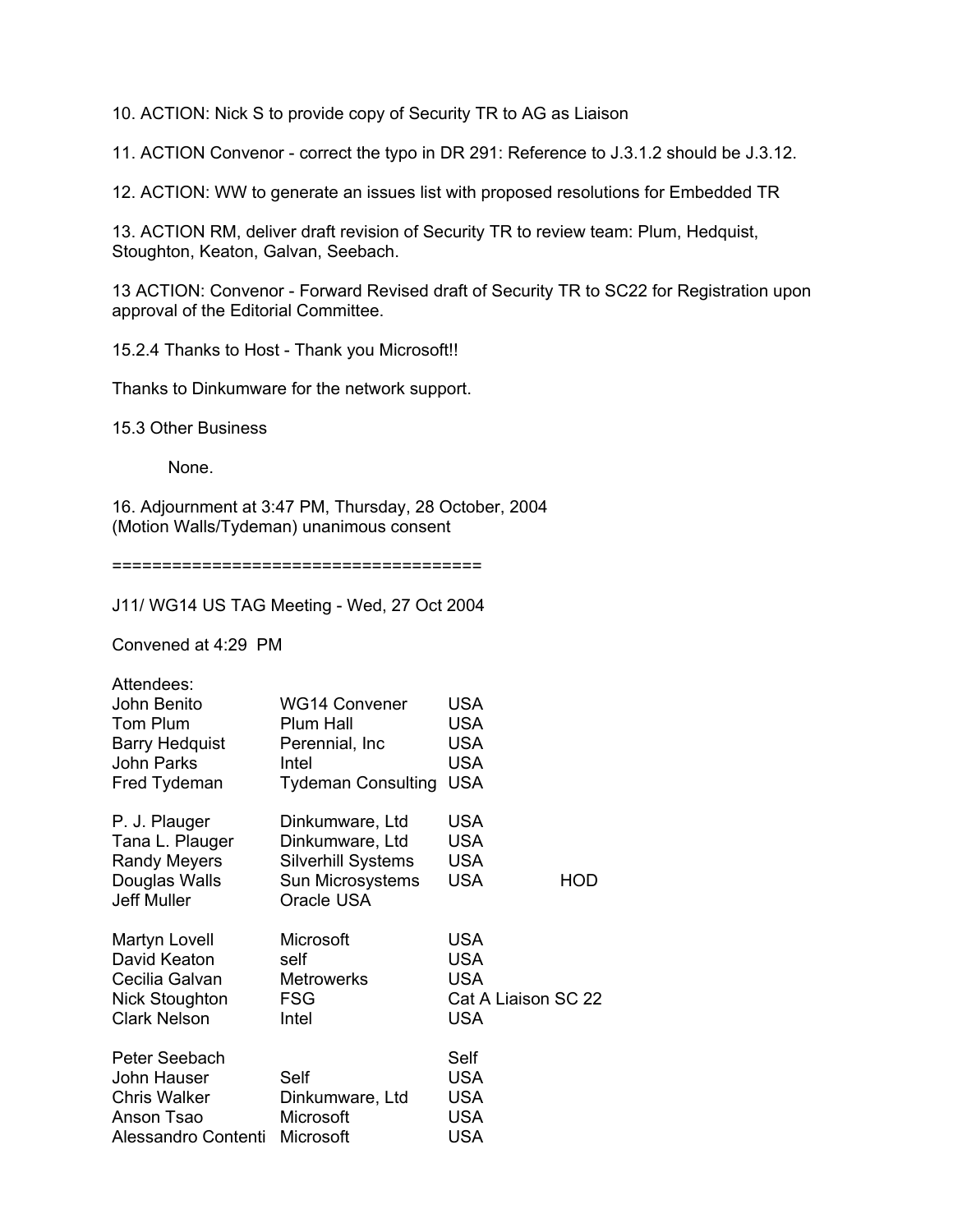15 voting members, 12 voting members present

1. US position on Special Math functions NWI ( N1056)

J11 recommends approval of ISO/IEC JTC 1/SC 22 N3814 - New Work Item Proposal for a Technical Report Type 2 on Extensions for the Standard Library of the Programming Language C to Support Mathematical Special Functions with the following recommendation to the six questions:

New Work Item Proposal for a Technical Report Type 2 on Extensions for the Standard Library of the Programming Language C to Support Mathematical Special Functions

Q.1 Do you accept the proposal in document SC 22 N3729 as a sufficient definition of the new work item? (If you have responded "NO" to the above question, you are required to comment.)

$$
\underbrace{\text{--}X\_Yes}_{No}
$$

Comments:

Q.2 Do you support the addition of the new work item to the SC 22 programme of work?

\_\_X\_Yes  $\blacksquare$  No

Comments:

Q.3 Do you commit yourself to participate in the development of this new work item?

\_\_X\_Yes  $\overline{\phantom{0}}$  No

Comments:

Q.4 Are you able to offer a project editor who will dedicate his/her efforts to the advancement and maintenance of this project? (If "YES," please identify)

 $X_Y$ es  $\blacksquare$ 

Comments:

P.J. Plauger Dinkumware, Ltd. 398 Main Street Concord MA 01742 pjp@dinkumware.com +1-978-371-2773

Q.5 Do you have a major contribution or a reference document ready for submittal?